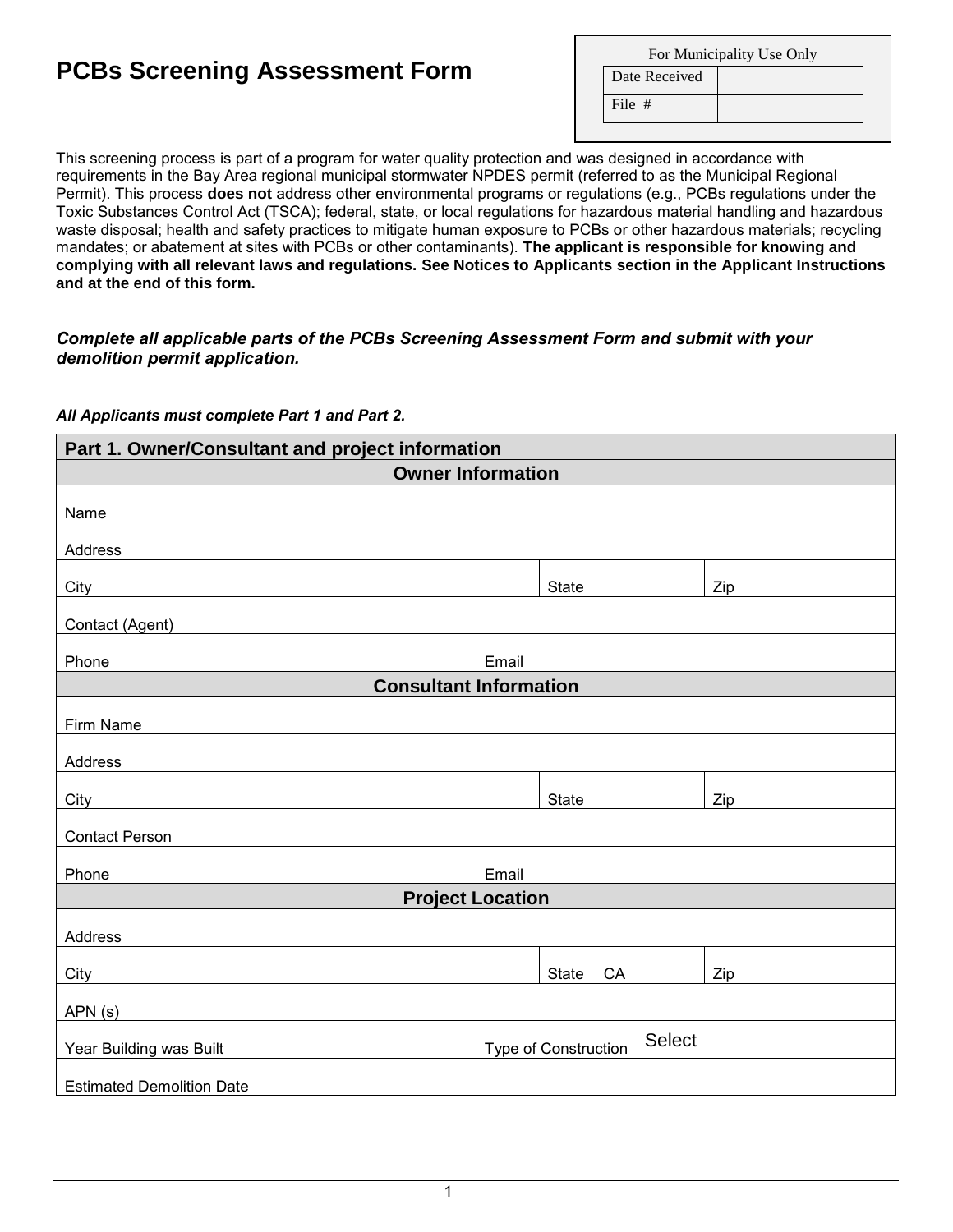| Part 2. Is building subject to the PCBs screening requirement based on type, use, and age of                                                                                                                                   |                                                                                                                                                                                                                                                                                                                            |  |  |  |  |
|--------------------------------------------------------------------------------------------------------------------------------------------------------------------------------------------------------------------------------|----------------------------------------------------------------------------------------------------------------------------------------------------------------------------------------------------------------------------------------------------------------------------------------------------------------------------|--|--|--|--|
| the building?                                                                                                                                                                                                                  |                                                                                                                                                                                                                                                                                                                            |  |  |  |  |
| Is the building to be demolished wood framed and/or single family residential?<br>2.a<br>Yes                                                                                                                                   |                                                                                                                                                                                                                                                                                                                            |  |  |  |  |
| If the answer to question 2.a is Yes, the PCBs Screening Assessment is complete, skip to Part 4. If the answer is No,<br>continue to Question 2.b.                                                                             |                                                                                                                                                                                                                                                                                                                            |  |  |  |  |
| Was the building to be demolished constructed or remodeled between January 1,<br>No<br>'es<br>1950 and December 31, 1980?                                                                                                      |                                                                                                                                                                                                                                                                                                                            |  |  |  |  |
| If the answer to Question 2.b is No the PCBs Screening Assessment is complete, skip to Part 4. If the answer is<br>$\blacktriangleright$                                                                                       |                                                                                                                                                                                                                                                                                                                            |  |  |  |  |
| Is the proposed demolition a complete demolition of the building?                                                                                                                                                              | No<br>Yes                                                                                                                                                                                                                                                                                                                  |  |  |  |  |
| If the answer to Question 2.c is No the PCBs Screening Assessment is complete, skip to Part 4. If the answer is<br>$\blacktriangleright$                                                                                       |                                                                                                                                                                                                                                                                                                                            |  |  |  |  |
| All applications affecting applicable structures and demolitions must complete Part 3 and the Part 3 Tables.                                                                                                                   |                                                                                                                                                                                                                                                                                                                            |  |  |  |  |
|                                                                                                                                                                                                                                |                                                                                                                                                                                                                                                                                                                            |  |  |  |  |
| Option 1. Applicants conducted representative sampling and analysis of the priority building materials per the Protocol<br>for Evaluating Priority PCBs-Containing Materials before Building Demolition (2018) (Attachment C). |                                                                                                                                                                                                                                                                                                                            |  |  |  |  |
| <b>Option 2.</b> Applicants possess existing sample results that are that are consistent with the Protocol for Evaluating Priority<br>PCBs-Containing Materials before Building Demolition (2018) (Attachment C).              |                                                                                                                                                                                                                                                                                                                            |  |  |  |  |
| 3.a<br>Select option and report PCBs concentrations in the priority building materials and the source of data for each of<br>the priority building materials. Provide the required supporting information                      |                                                                                                                                                                                                                                                                                                                            |  |  |  |  |
| Option 1 Conduct Representative Sampling                                                                                                                                                                                       | Option 2 Use Existing Sampling Records                                                                                                                                                                                                                                                                                     |  |  |  |  |
| Provide the following supporting information:<br>Contractor's report documenting the assessment<br>results;<br>QA/QC checklist (see Attachment C, section 3.2.4);<br>and<br>Copies of the analytical data reports.             | Summarize results on Part 3 Tables; and<br>Provide the following supporting<br>information:<br>Contractor's report/statement that the<br>results are consistent with the Protocol<br>for Evaluating Priority PCBs-<br><b>Containing Materials before Building</b><br>Demolition.<br>Copies of the analytical data reports. |  |  |  |  |
|                                                                                                                                                                                                                                | Yes, continue to Question 2.c.<br>Yes, complete Part 3.<br>Part 3. Report concentrations of PCBs in priority building materials<br>Summarize results on Part 3 Tables; and                                                                                                                                                 |  |  |  |  |

## *All Applicants must complete Part 4.*

| <b>Part 4. Certification</b>                                                                                                                                                                                                                                                                                                                                                                                                                                                                                                     |                                                                                                                                                                                                                                |  |  |  |
|----------------------------------------------------------------------------------------------------------------------------------------------------------------------------------------------------------------------------------------------------------------------------------------------------------------------------------------------------------------------------------------------------------------------------------------------------------------------------------------------------------------------------------|--------------------------------------------------------------------------------------------------------------------------------------------------------------------------------------------------------------------------------|--|--|--|
| I certify that the information provided in this form is, to the best of my knowledge and belief, true, accurate, and complete. I<br>further certify that I understand my responsibility for knowing and complying with all relevant laws and regulations related<br>to reporting, abating, and handing and disposing of PCBs materials and wastes. I understand there are significant<br>penalties for submitting false information. I will retain a copy of this form and the supporting documentation for at least 5<br>years. |                                                                                                                                                                                                                                |  |  |  |
| Signature: <u>Contract Communication</u> Contract Communication Communication Communication Communication                                                                                                                                                                                                                                                                                                                                                                                                                        | Date: __________                                                                                                                                                                                                               |  |  |  |
| (Property Owner//Agent/Legal Representative)                                                                                                                                                                                                                                                                                                                                                                                                                                                                                     |                                                                                                                                                                                                                                |  |  |  |
| Print/Type:                                                                                                                                                                                                                                                                                                                                                                                                                                                                                                                      |                                                                                                                                                                                                                                |  |  |  |
| (Property Owner/Agent/Legal Representative Name)                                                                                                                                                                                                                                                                                                                                                                                                                                                                                 |                                                                                                                                                                                                                                |  |  |  |
|                                                                                                                                                                                                                                                                                                                                                                                                                                                                                                                                  | Date: the contract of the contract of the contract of the contract of the contract of the contract of the contract of the contract of the contract of the contract of the contract of the contract of the contract of the cont |  |  |  |
| (Consultant Completing Application Form)                                                                                                                                                                                                                                                                                                                                                                                                                                                                                         |                                                                                                                                                                                                                                |  |  |  |
| Print/Type:                                                                                                                                                                                                                                                                                                                                                                                                                                                                                                                      |                                                                                                                                                                                                                                |  |  |  |
| (Consultant Completing Application Form)                                                                                                                                                                                                                                                                                                                                                                                                                                                                                         |                                                                                                                                                                                                                                |  |  |  |